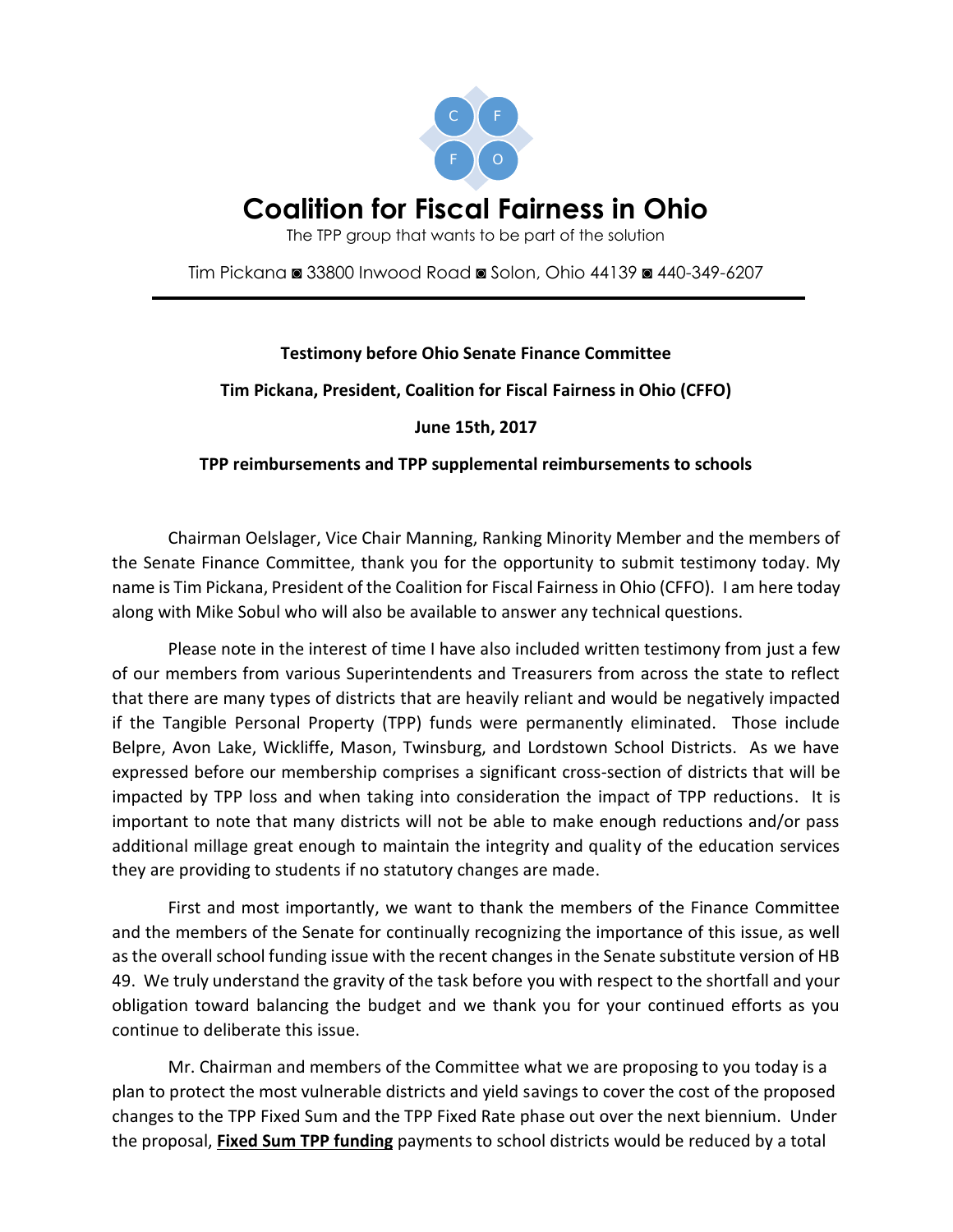of 2 mills over three years achieved by 0.75 mill reductions in 2018 and again 2019 and a 0.5 mill reduction in 2020. Based on the remaining millage of TPP fixed sum reimbursement funding districts are still receiving, the CFFO proposal would accelerate the phase out for 147 districts who are less impacted, while lengthening the phase out for the eight districts with higher fixed sum TPP funding. This results in a **net reduction in payments over three years by the state and protects the taxpayers in those communities with the most exposure to automatic tax increases** from the fixed sum millage reductions. **The savings over the next biennium from this proposal would be \$27.1 million** -- \$18.6 million in calendar year 2018 and an additional \$8.5 million in calendar 2019.

In addition, the CFFO combined proposal then uses the \$27.1 Million in savings yielded from the Fixed Sum Solution to fund a new proposed ¼ mill phase out on the **TPP Fixed Rate funding** and retains the Senate's 3.5 percent of operating revenue solution for Fiscal 2018. By garnering the additional \$27 million in savings the plan reduces the current law fixed rate TPP funding phase out of 5/8 mill for fiscal year 2019 and beyond to a new ¼ mill phase out. The fiscal year 2019 phase out change to ¼ mill would cost an estimated \$19 million. In summary, **the changes proposed by the fixed sum solution saves \$27.1 million, and would cover more than enough the complete offsetting of both phase out changes for the next biennium.**

Mr. Chairman and members of the Committee, the CFFO member districts firmly believe we must be forthright in crafting a workable solution in order to ensure that the great state of Ohio grows stronger over the years and not weaker, we hope that you can appreciate our willingness to not only provide ideas to the committee but also do so to provide additional savings to the state. Thank you Mr. Chairman and members of the Committee for allowing me to testify today. At this time I would be happy to answer any questions that you or the committee may have.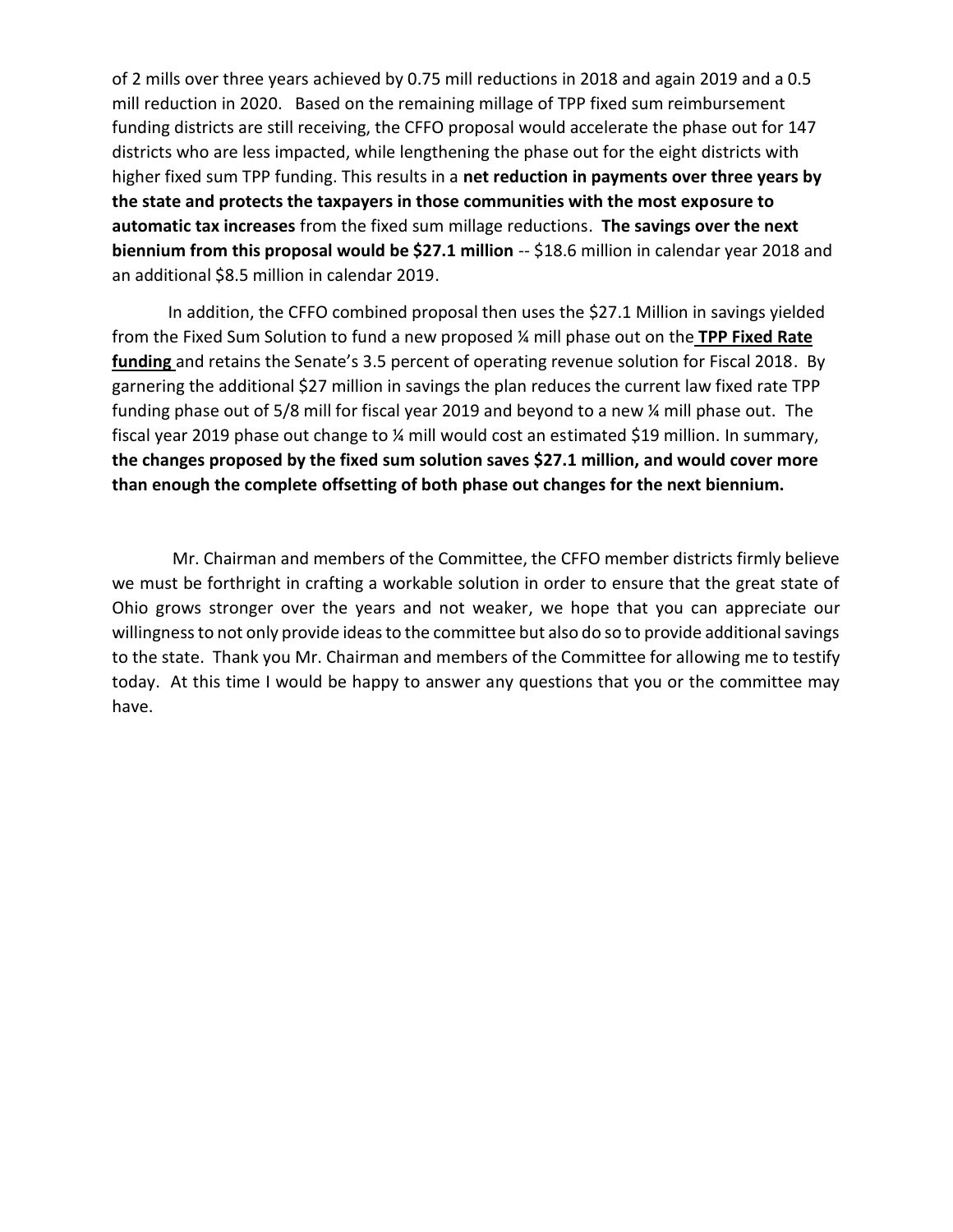

# **Belpre City School District**

2014 Rockland Avenue, Belpre, Ohio 45714 (740) 423-9511 FAX (740) 423-3050

Tony Dunn – Superintendent Lance Erlwein - Treasurer

# **Testimony before the Senate Finance Committee**

**06/15/2017**

# **Tony Dunn, Superintendent**

Good Afternoon, Chairman Oeslager, Vice Chair Manning, Ranking Minority Member Skindell, and members of the Senate Finance Committee. My name is Tony Dunn and I am Superintendent of Belpre City Schools, and I am here to testify on behalf of our school district. Belpre is a member district of the Coalition for Fiscal Fairness in Ohio (CFFO). Our TPP coalition is a very diverse group, both geographically and demographically, however we all understand the budget is tight and we need a partner to help us develop solutions for our students and communities.

Mr. Chairman and members of the committee, thank you for the opportunity to submit testimony today. I am here to express our opposition to the continued phase out of Tangible Personal Property (TPP) reimbursements and the funding limitations placed on us as a "Capped" district in the current funding formula. Belpre City Schools and other districts in Southeast Ohio are tasked with educating some of the most underprivileged and most deserving children in Appalachia. I am here today to continue to fight for those children and our community.

Prior to the state's 2005 tax reforms included in House Bill (HB) 66, TPP taxes made up over 30% of Belpre's total revenues. At the time of the reforms, we were promised we would be "held harmless" until the legislature could install a Commercial Activity Tax (CAT) allocation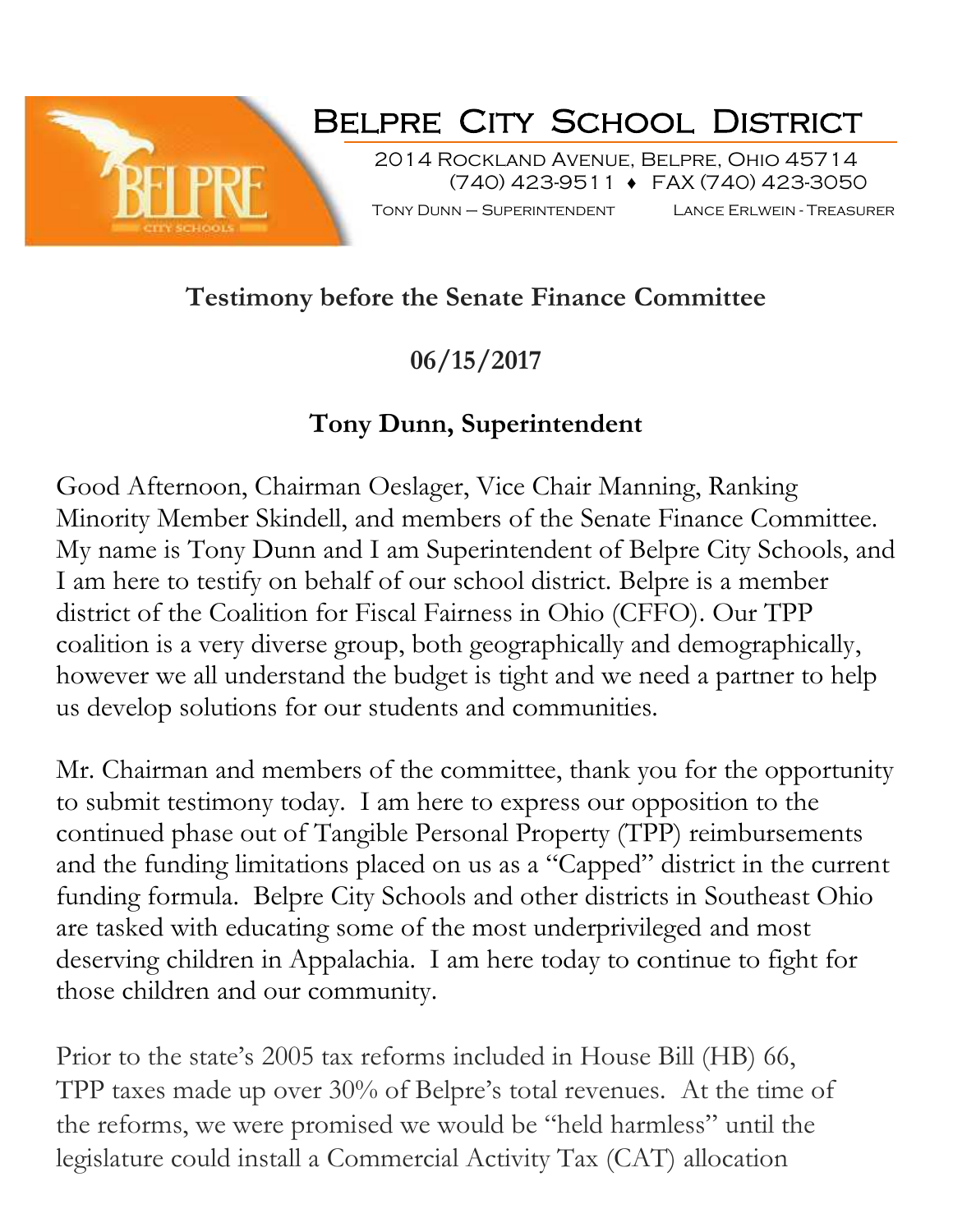mechanism to replace this lost TPP revenue. This CAT allocation mechanism never materialized yet the TPP phase outs continued. By FY19 our district is projected to receive \$1,466,179 in TPP reimbursements, representing only 13% of our total revenues. Belpre's total cumulative loss of TPP reimbursements will total \$28,104,644 from 2010 until it is completely eliminated.

The pie charts in your packets illustrate how TPP tax payments once made up around 40% of our local tax base. The CAT was touted as the replacement for the loss of local TPP taxes. You can see by this year's pie chart that our district received nothing to replace the loss of TPP taxes at the local level, creating an entirely new tax base framework, with residential taxes making up 67% of the base, as opposed to 42% just 12 years ago. With the CAT now providing the state over \$1.6 Billion in revenues, these broken promises get harder and harder to explain to our stakeholders.

These TPP loses have been and will continue to be placed on the backs of our students, staff, and residents through decreases in curriculum, staffing cuts, and the need for local emergency levies just to avoid insolvency. Every emergency operating levy we place on the ballot takes us further away from what we need, a bond levy for new school facilities. How can a district thrive in this environment?

We are now struggling with the challenge of how to remain fiscally solvent after absorbing significant losses as a "Capped" district and through continued TPP reimbursement cuts. We have struggled to live within our means, we have been forced to make cuts over the last decade, and we are trying to do more with less. Our curriculum offerings and staffing levels are also well below those of "wealthier" districts around the state. It takes us 15-20 mills of local taxation just to equal 1 mill of taxable revenues from some of the wealthier districts around the state. We simply cannot absorb TPP and Cap losses as easily as others.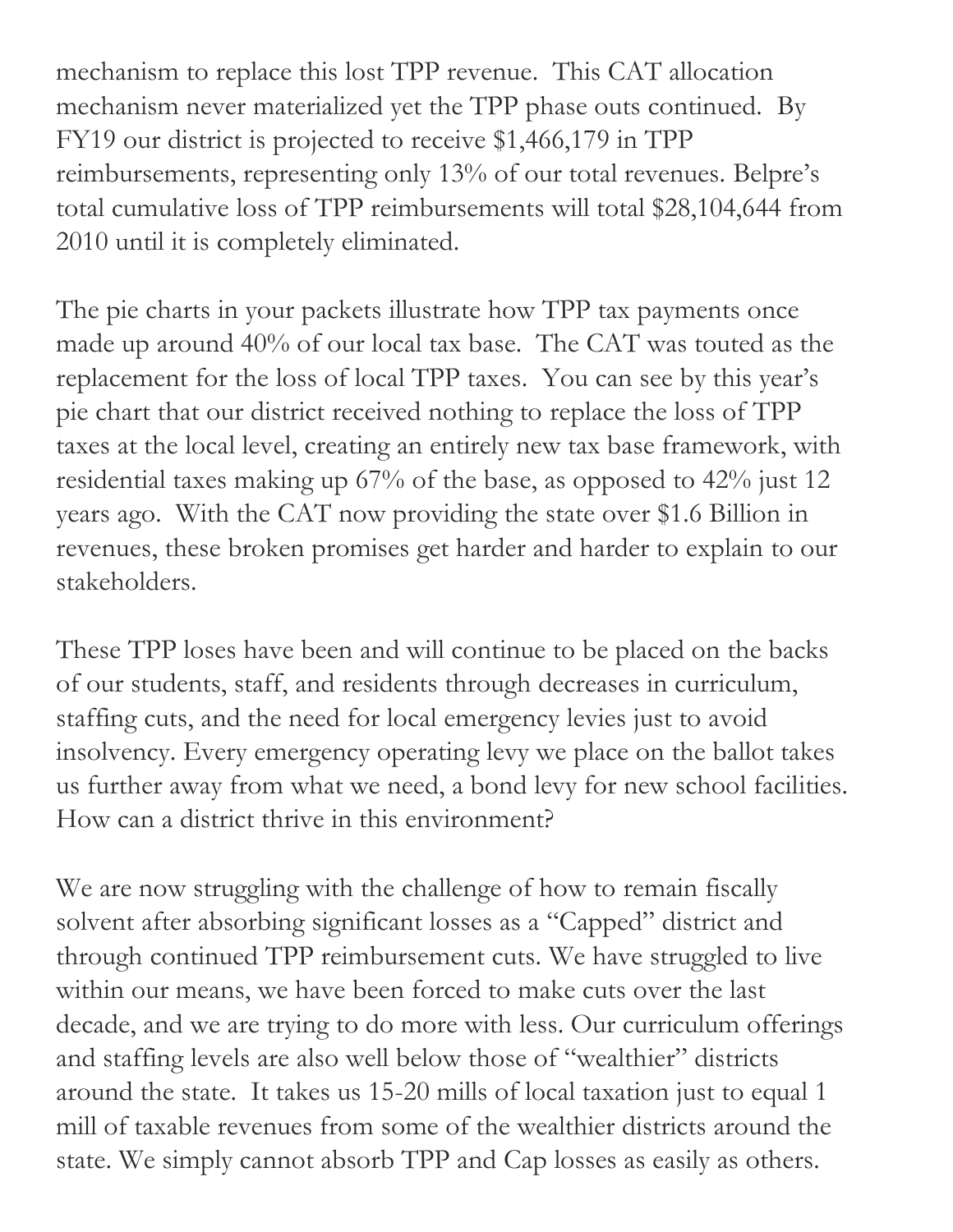The City of Belpre is making efforts to encourage economic development in the face of stagnant growth in our area over the last few decades. Recently, community members identified the #1 barrier to entry in attracting new development into our community as "new school facilities." Our school buildings were identified by the OFCC as not worthy of being renovated, and a bond levy could be funded at a 56% local share. With an aging demographic where 37.2% of the population is over age 55, many on fixed incomes and under the poverty level, we fail to see how we can expect the public to support a bond levy to give our students 21<sup>st</sup> century educational facilities, and at the same time ask them to support operating levies to avoid the budget deficits that are looming just two or three years away.

There is one additional burden we face that I would be remiss not to mention. It involves the "dichotomy of realities" that exists at Belpre City Schools when TPP reimbursements are considered in the state's "local wealth" calculations. We received a "one-two punch" when we lost TPP funding that was promised to us in perpetuity, then we learned the TPP hold harmless reimbursements would count against us in the state funding calculations. This makes our district appear wealthier than it really is, and hurts us when the OFCC determines the local share required to construct new facilities. We could probably pass a building levy and save our students from deplorable facilities if our state share was 56%-60%. Currently those numbers are reversed with our local burden at 56%; and the double edged sword for us is this; as we lose TPP reimbursements, our OFCC state share increases. How are we supposed to explain this to stakeholders? We also "enjoy the benefits" of being a "Capped" district in our current school funding formula. Even if the formula "works" for Belpre, our loss of TPP reimbursements outweighs our benefit from the funding formula because of being a "Capped" district. We all know the cliché "win-win." We are the antithesis of that, "lose-lose". Our unique "perfect storm" leaves our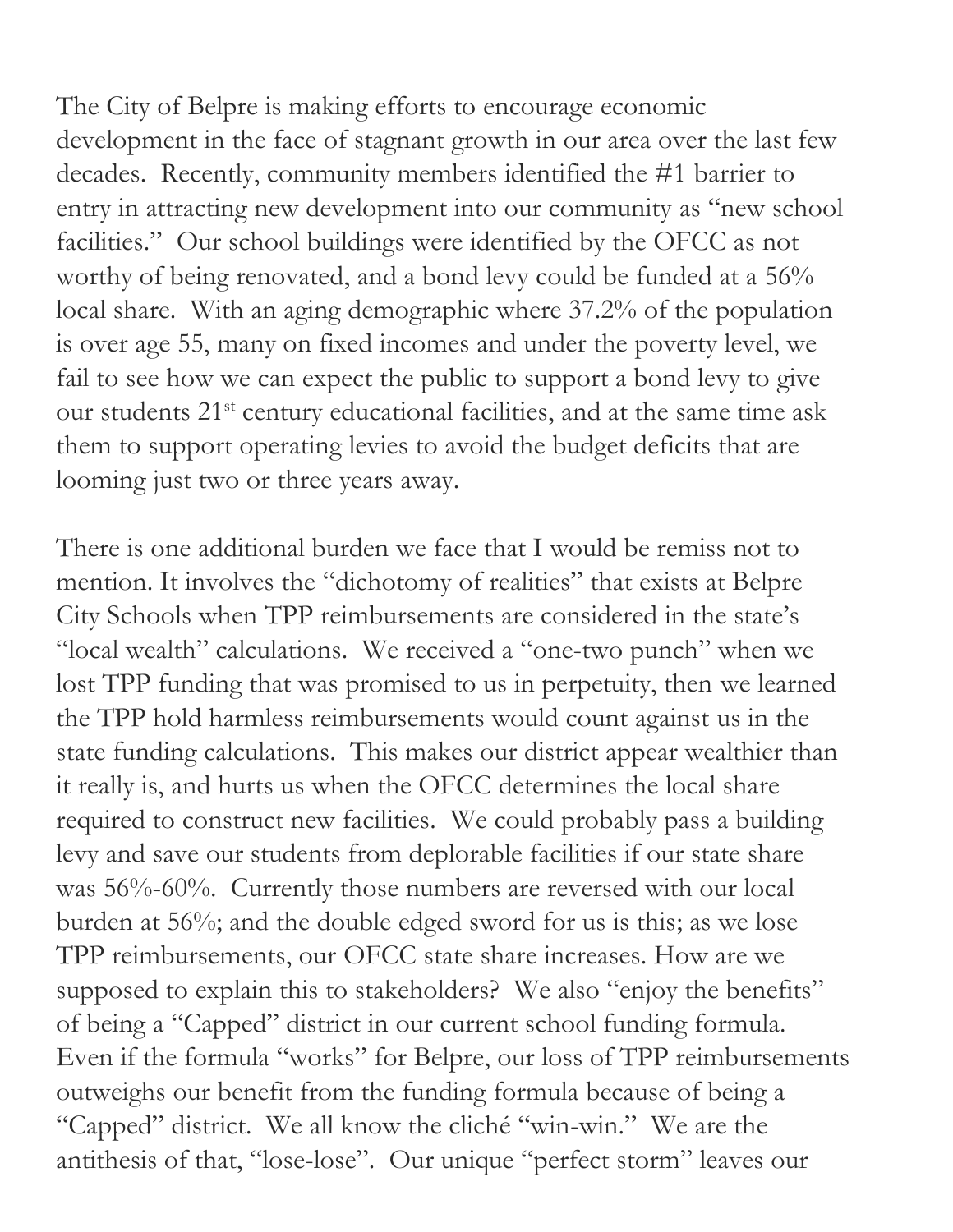students and community wondering why the state of Ohio has forgotten us.

Please leave all forms of TPP reimbursement at their current levels or return them to levels promised when the tax was phased out. The projected impact of existing law poses serious challenges for the district over the next several years. We will continue to advocate on behalf of our students as budget legislation works its way through the legislature. We are also educating our parents and stakeholders on the state budget issues we face. We are all following your actions closely.

Mr. Chairman and members of the subcommittee, thank you for your time today. I am happy to address any questions you may have about our district and how we are negatively affected by this important issue.

Respectfully,

Tony Dunn Superintendent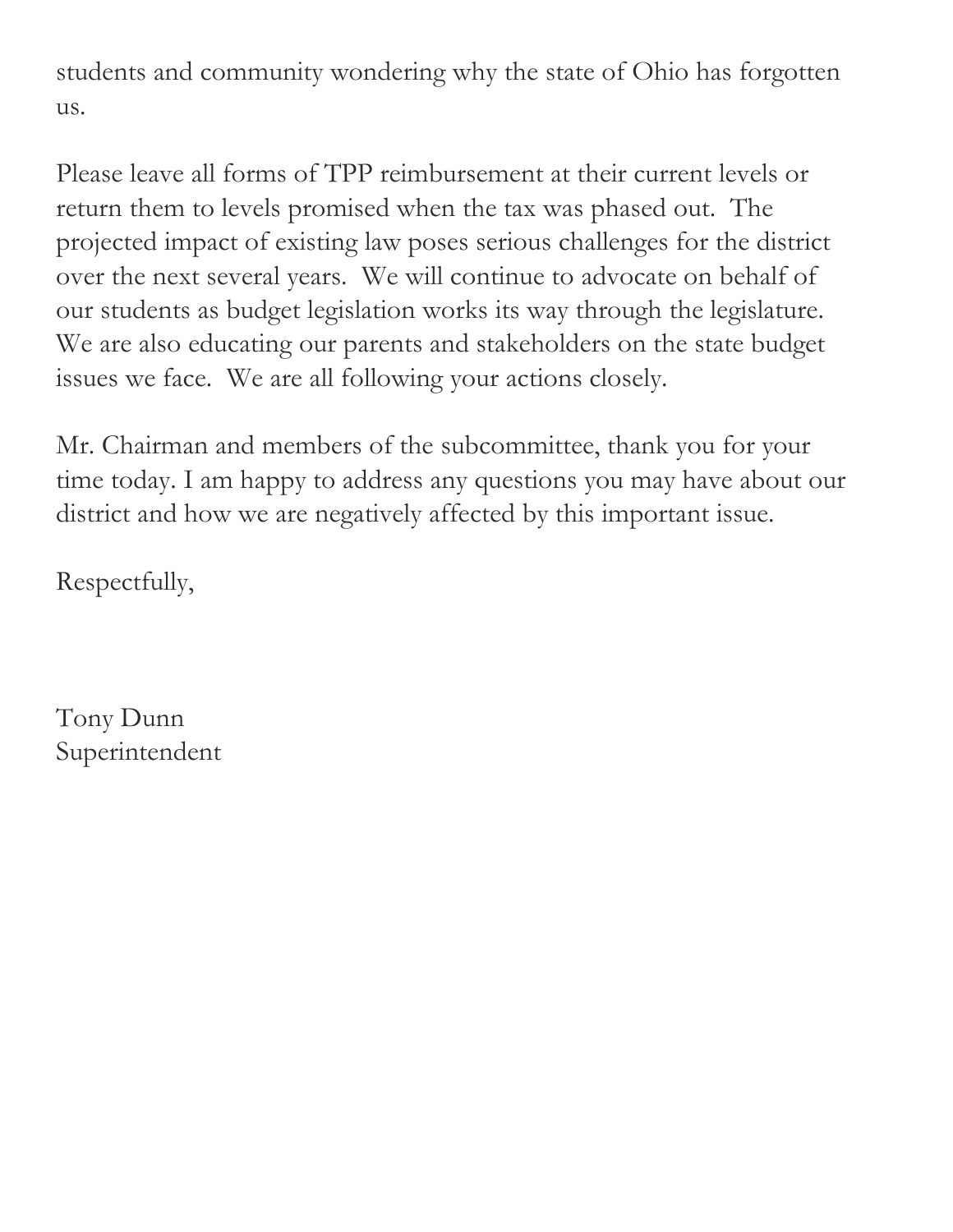## **2005 LOCAL TAX BASE – BELPRE CITY SCHOOLS**



### **2017 LOCAL TAX BASE – BELPRE CITY SCHOOLS**

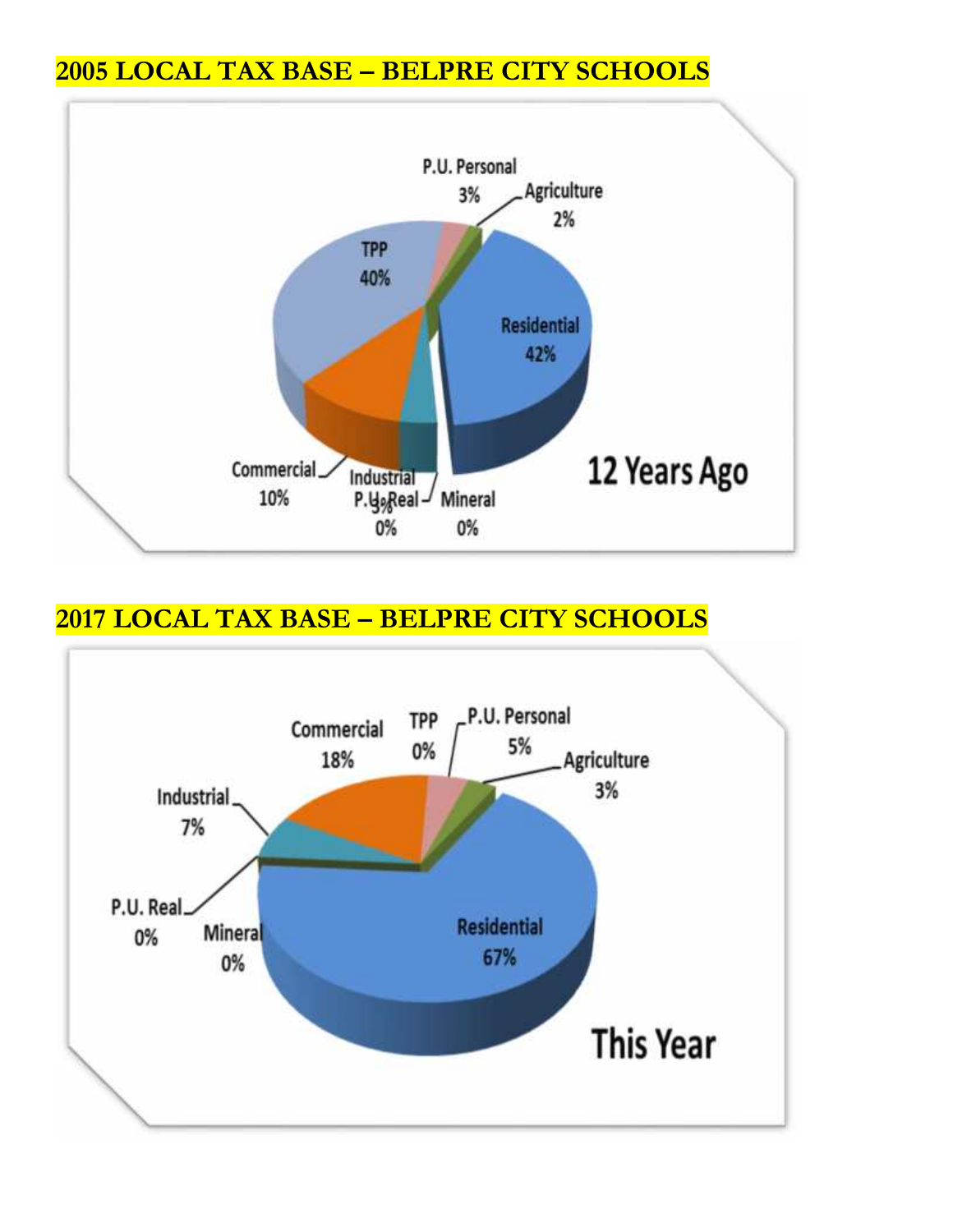#### **Avon Lake City School District Testimony before the Ohio Senate Finance Committee**

Bob Scott, Superintendent Avon Lake City Schools June 15, 2017

Chairman Oelslager, Vice Chair Manning, Ranking Minority Member Skindell, and Members of the Ohio Senate Finance Committee, thank you for allowing me to testify and for listening to the testimonies of my dedicated and knowledgeable colleagues. An education that prepares every student for success in 2017 and beyond (incoming Kindergarteners are the Class of 2030) has never been more important. Future Ohioans and Americans who are positive contributors to a growing economy and are good citizens are key to our future regardless of whether they live in Avon Lake, elsewhere in Ohio or anywhere in the U.S.A.

For the past 12 years, I have been the Superintendent of Avon Lake City Schools. I started my career as a Superintendent in Southeast Ohio at Belpre City and Warren Local School Districts. Before becoming a Superintendent I was a Principal for 10 years in Texas and taught for 11 years in Texas and Illinois. My experience has taught me, first and foremost, that kids are kids (young men & women) and that their needs to be successful differ very little, regardless of where they live. Secondly, my experience has taught me that student success is directly related to a school or school district's ability to supply a rigorous, consistent, secure learning environment with exciting educational opportunities for all students Pre-School through 12<sup>th</sup> grade.

As a representative of the Avon Lake City School District, the Avon Lake community, as a parent, and as an Ohio taxpayer I would like to respectfully express my dismay that we are again working on a biannual budget for the State of Ohio and that the replacement of funds received by Avon Lake and similar school districts from the State, due to the elimination of the Tangible Personal Property tax at the State level, is still an issue. Arguing about how the State and school districts got to where we are today on school funding is frustrating at best. School districts continuing to lose revenue due to the elimination of the TPP replacement reduces learning opportunities for students and creates a burden on local taxpayers that only exacerbates funding challenges Avon Lake and other districts are facing due to reductions in state and federal funds.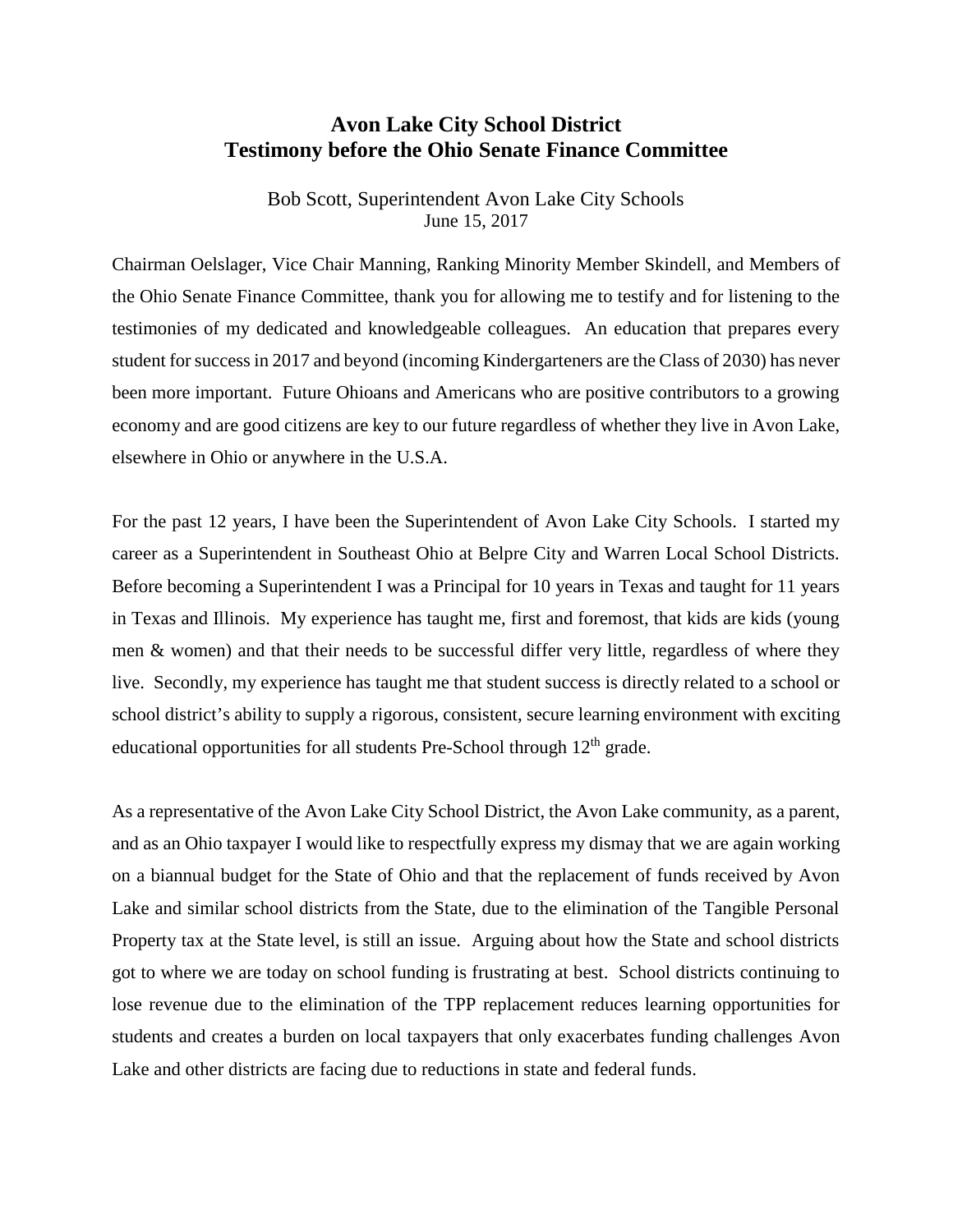The citizens of Avon Lake understand the importance of a world class education and have supported our schools by supporting levies that fund over 84% of the cost of educating a student in Avon Lake City School District. The phase-out of TPP is just one of the financial burdens that our community has dealt with and must continue to deal with as we battle to offer an education that is second to very few in the state or nation. In FY 2015 Avon Lake City School District received \$2,240,782 from the State for TPP reimbursement. In FY 2019 the current budget will have reduced the State TPP reimbursement to \$0. Please note that revenue dollars lost play havoc on Avon Lake programming but just as important are the estimated \$143,575 that will be shifted annually from the State to local taxpayers because of Fixed-Sum Emergency Levies.

- Please note that Avon Lake City School District is also a "capped" school district and the amount that we "do not" receive in foundation payments is more than we receive.
- Avon Lake is also the home of a coal-burning power plant that continues to operate at the same capacity it has for years, but the owner of the plant has appealed to the BTA to drop the valuation of the plant by almost 90%. On behalf of our taxpayers we are scheduled to have our appeal heard before the Ohio Supreme Court later this year.
- PUPP appeals for Tax Years 2015  $& 2016$  (power plant)
- Loss of funds for open enrollment, online schools, and charter schools continue to mount as almost 85% of the payments to the above entities are local dollars.
- Avon Lake City Schools is also one of the public school districts that receives less state funding than all non-public schools in Ohio.

All school districts have financial challenges and I am proud of the proactive and collaborative approach that the Avon Lake community and schools have used to handle revenue losses outside of our control. At a cost of just over \$10,000 per student, it is obvious that the Avon Lake School Board is financially prudent. Our community passed a \$6,500,000 per year emergency levy in 2013 that merely "backfilled" lost revenue to that point (not new money). Going forward our community should not have to contemplate additional taxes due to a lack of continued State funding or support including the phase out of TPP.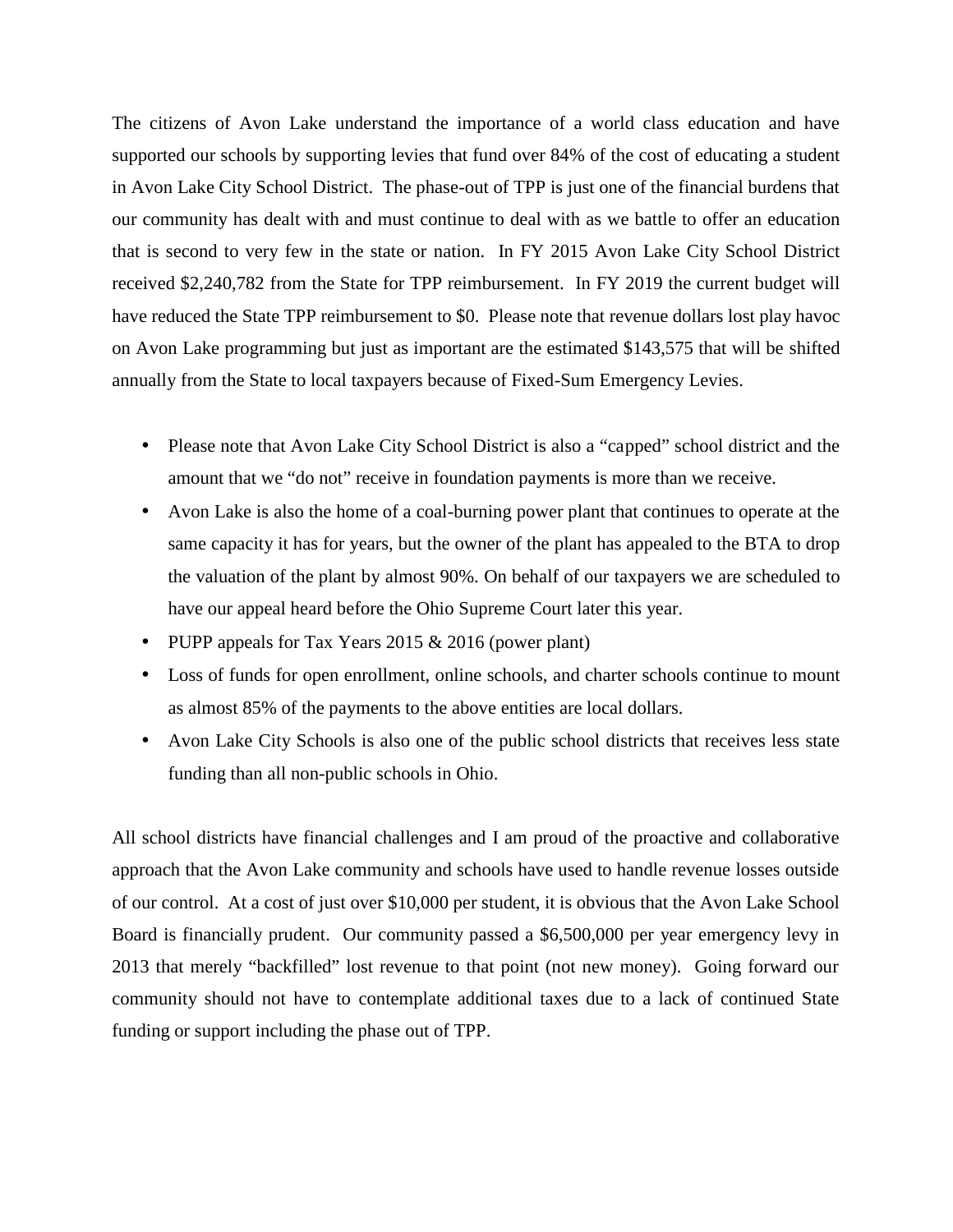Avon Lake High School was recently ranked by *U.S. News & World Report* as one of the top High Schools in the state and nation in preparing students for college. Our STEM ranking is 165th in the nation. I only bring this up to emphasize that Avon Lake City School District is a school district that all of Ohio can be proud of both inside and outside the classroom and that we are not alone. Ohio has many, many schools, and school districts that are making us proud every day by offering a high quality education to every student.

Mr. Chairman and members of the committees, thank you for your time and energy as you consider the TPP phase-out/replacement issue. The Coalition for Fiscal Fairness in Ohio (CFFO) has presented a solution that would save Avon Lake approximately \$262,000 in FY18. If making school districts across the State whole on the projected TPP revenue loss for this budget is impossible, consideration of the CFFO proposal is appropriate.

I appreciate the opportunity to testify before you today on this issue. I am happy to address any questions that you might have about Avon Lake and how we will be impacted by the TPP phase out or school funding.

Bob Scott Superintendent Avon Lake City School District Robert.scott@avonlakecityschools.org (440) 933-6210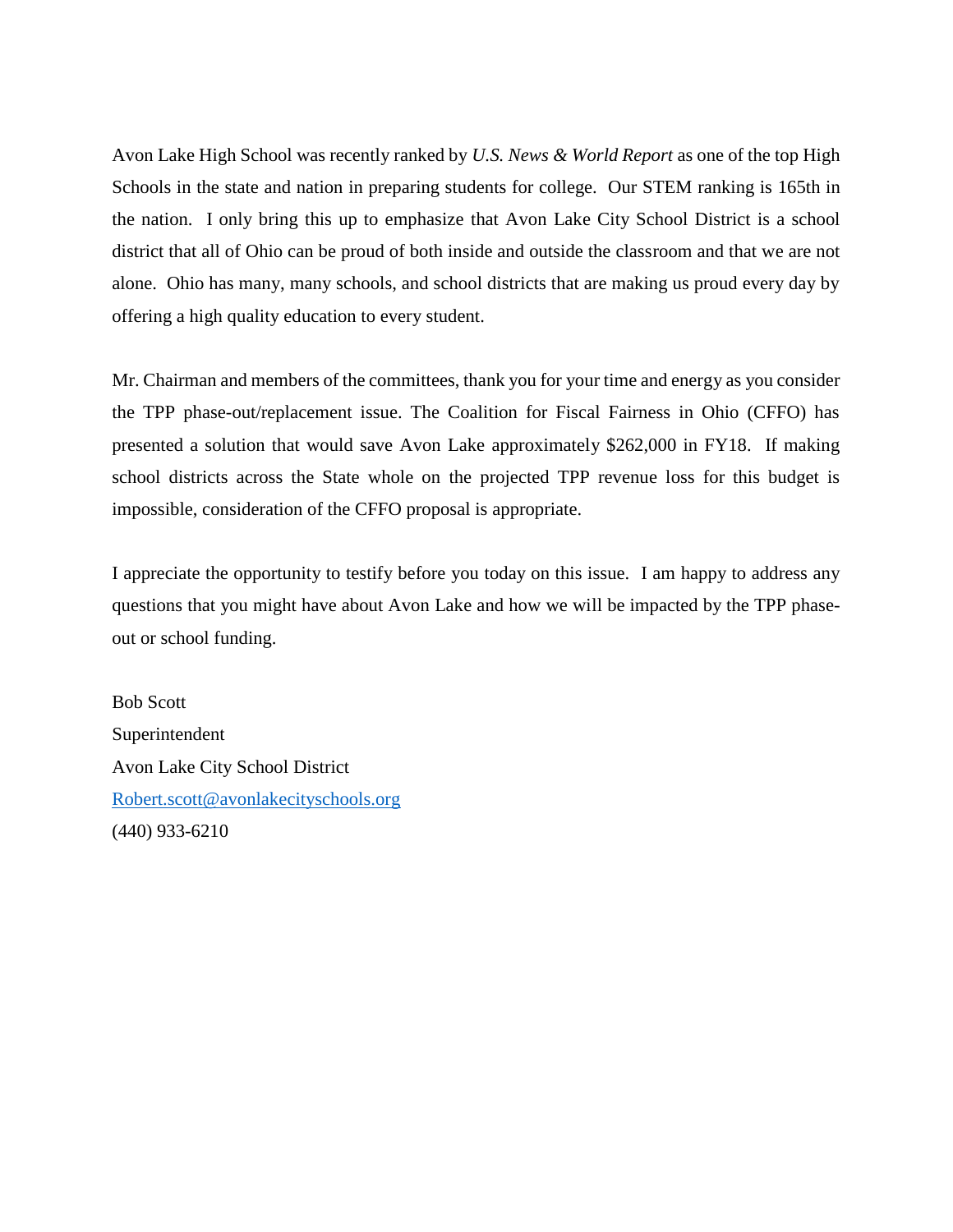### *Written Testimony*

Before the

Senate Finance Committee

Joseph Spiccia

### Superintendent, Wickliffe City School District

June 15, 2017

Chairman Oelslager, Vice Chair Manning, Ranking Minority Member Skindell, and Honorable Members of the Senate Finance Committee, thank you for allowing me to address you today. My name is Joseph Spiccia. I am the Superintendent of the Wickliffe City School District, and I am here to testify on behalf of my school district and as a member district of the Coalition for Fiscal Fairness in Ohio (CFFO).

Wickliffe is a four square mile community serving 1,420 pupils. Approximately 17% of residents have children attending public schools. A majority of the community are senior citizens on fixed incomes. Median income reported as of TY2016 is \$32,929. In 2005 approximately 21% of our students were economically disadvantaged, today 42% percent of Wickliffe students are economically disadvantaged; 14% of our students are special needs.

Before House Bill 66, our district received \$2.8 million from Tangible Personal Property Taxes, representing 14% of our total budget. In FY15, the district received \$2,100,000.00 from Tangible Personal Property Tax reimbursements, representing 10% of our total budget. In FY17, the district received \$1,639,000 million, representing 6.6% of our total budget. Even with the increase of economically disadvantaged families the voters supported an additional operating levy of 7.9 mills in 2010 and an additional operating levy of 7.9 mills in 2015. In total the voters have generously supported the district with 15.8 mills of additional revenue since 2010. To say the voters in the Wickliffe City School District have done their share to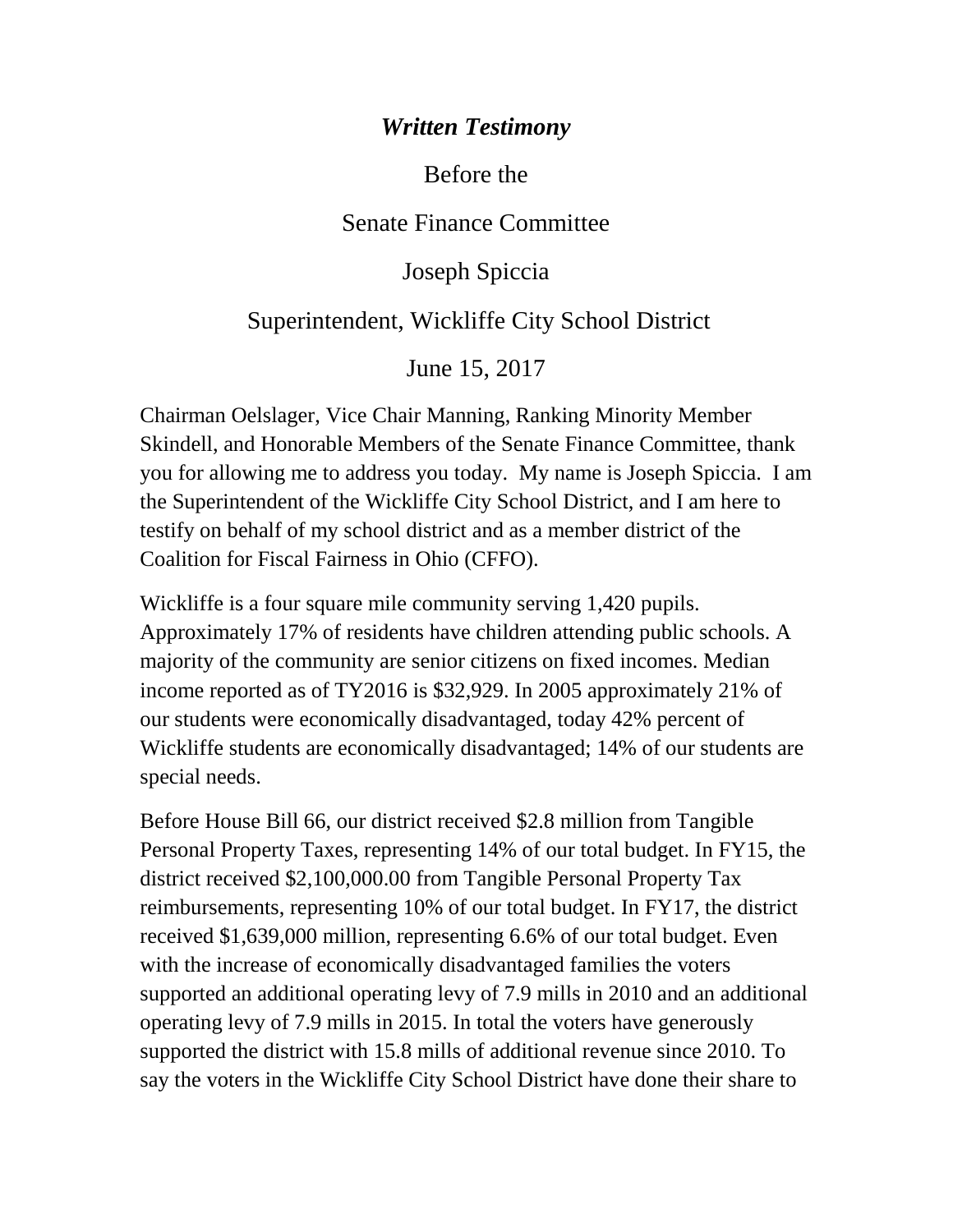support the district is a fair statement. Since the passage of those levies, the district has consistently cut over \$1,000,000.00 out of its budget as a pledge to the community to keep costs down and continue to provide a quality educational program to our students. Even with the passage of the levies in 2010 and 2015, and the reductions in expenditures the district has made, we are again will be faced with a budget deficit as early as FY 2019. Additionally, the district has made the difficult decision to close a school building and reconfigure its remaining buildings in 2018 to further reduce costs. I will also note that the district is operating two buildings that are nearly 100 years old and its newest building is 60. Therefore, the district is also faced with making decisions about replacing some of its physical facilities in the near future. Passing a tax increase is difficult in the best of circumstances. However, with the increase of economically disadvantaged students in our district coupled with the continued phase out of the TPP reimbursement, the ability to continue to pass tax increases to meet our expenses, make-up for the lost reimbursements, and support facilities may be beyond the means of our voters.

In closing, the TPP reimbursement represents 6.6% of our operating budget. Less than half of what it once was. Our school district has reduced costs in an effort to live within the budget. The further loss of TPP tax reimbursements would continue to harm our district and its taxpayers. As a small district, it is difficult to continue to make budget cuts because we have limited resources (Human and otherwise) because we have fewer resources with which to start. Our residential and business taxpayers already support our excellent schools. Like you, we are committed to providing all students a rich educational experience and we ask that you assist us in ensuring the educational experience all students receive continues to be a rich one. On behalf of the residents of Wickliffe, I ask you to continue to support the Wickliffe City School District by providing appropriate funding through TPP reimbursements. Thank you for allowing me to address you today.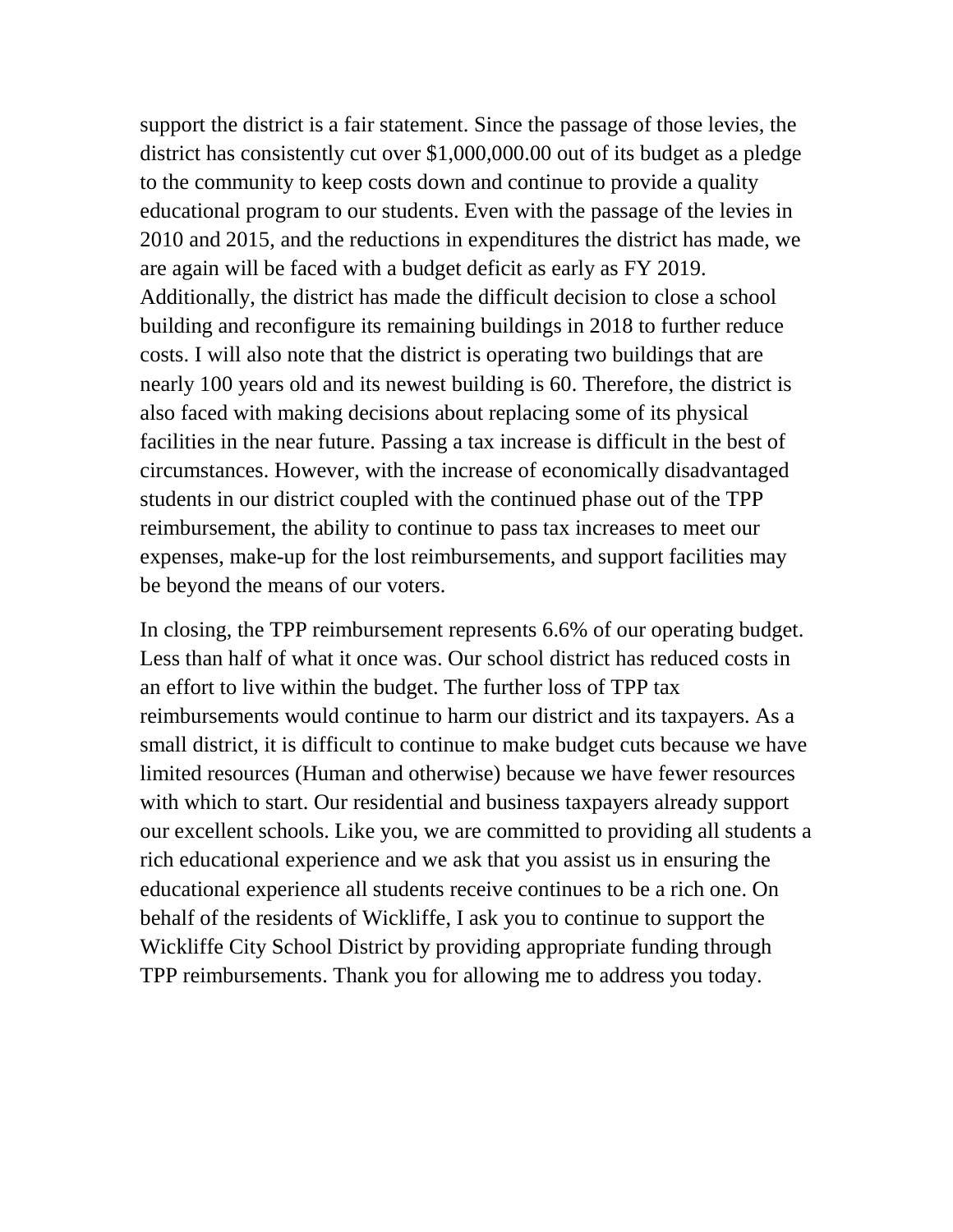

**Testimony Regarding Amended Substitute House Bill 49 FY 18-19 Biennium Budget Ohio Senate Finance Committee Senator Scott Oelslager, Chair**

#### **Ronda C. Johnson, Treasurer Mason City School District**

**June 15, 2017**

Chairman Oelslager, Vice Chair Manning and members of the Senate Finance Committee, thank you for the opportunity to offer testimony regarding the proposed changes to public education funding in House Bill 49. My name is Ronda Johnson and I am the Treasurer of the Mason City School District. On behalf of over 10,500 Mason City Schools' students, I want to share my concerns regarding fixed-rate operating direct reimbursements for TPP tax losses.

Mason City Schools is located predominantly in Warren County in southwest Ohio, encompassing 25 square miles and home to approximately 50,000 residents. We are the 16<sup>th</sup> largest school district in the state of Ohio, and our nearly 3,500 high school students are served in Ohio's largest public high school. Our students are consistently among the highest performing in Ohio while our spending is less than the state average.

#### **Mason's History of TPP revenue and reimbursement**

Mason City Schools worked in good faith with the legislature in 2005 to support the tax policy change that eliminated the local Tangible Personal Property Tax – but did so with hesitation because of the lack of firm definition (only a promise of a return of funds from the new CAT Tax) of how public schools would NOT bear the brunt of this tax policy shift. Prior to the tax law change, Mason was collecting nearly \$14 million in TPP revenue and was on track to realize significant revenue growth as economic development boomed in Mason. Today, our hold harmless *promise* is down to \$3.5 million, while State receives \$XXXX in CAT tax revenue.

#### **Mason City Schools Taxpayers Support Their Schools – but did not support the tax policy shift**

Mason City Schools grew quickly, doubling in a decade that saw Mason's enrolment go from 5,364 in 98-99 to 10,708 in 07-08. This growth was due in many ways to the strong economic development efforts of the City of Mason and Deerfield Township, who attracted businesses and their workers who were looking for a diverse community with strong schools. Our community was strategically developed with targeted industry to balance the tax base. In response, Mason City Schools strategically built school buildings and passed operating levies (at a 100% passage rate) to fund our educational programming. Included in that strategy was TPP revenue/reimbursement.

When the legislature began to go back on their promise to public schools and began to slash TPP reimbursement payments, the impact to Mason's financial stability was significant. In 2010, Mason suffered it's first ever failure on an operating levy when our community did not support a 6.95 mill tax increase to support the shift in tax base. Mason was forced to reduce staff by over 150 positions, close a school funding, and implement many, many other cost reductions measurers.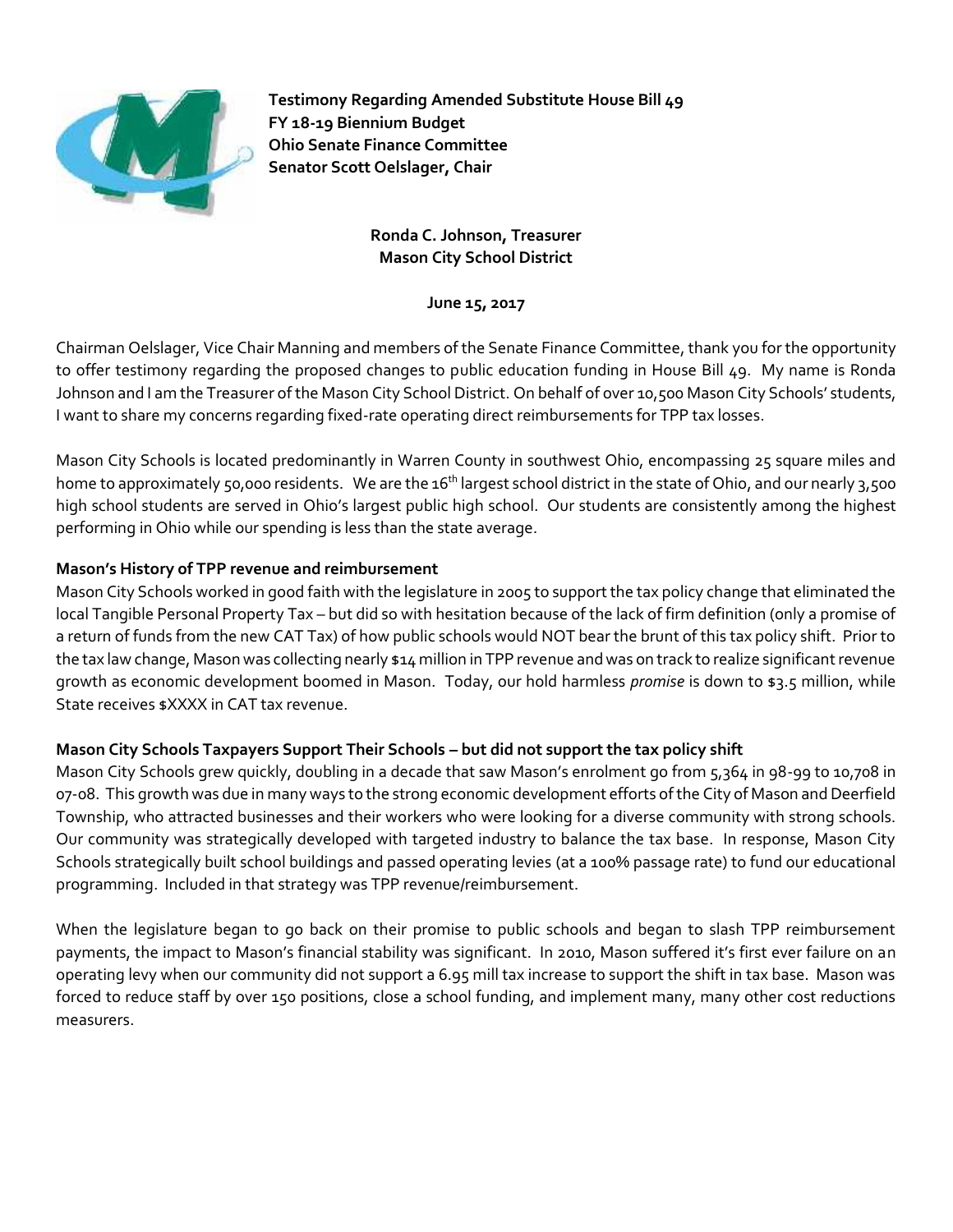#### **The School Funding Formula**

Just after the 2010 levy failure, Mason's financial stability was further threatened by school funding formula changes. Mason was on the guarantee (no increase), then capped (underfunded by \$4.5 million), on the formula, and now projected to be on the guarantee.

| FY11-12             | Bridge Formula   | Guaranteed against Evidence Based Model phase-in               |
|---------------------|------------------|----------------------------------------------------------------|
| $FY12-13$           | Bridge Formula   | Guaranteed against Evidence Based Model phase-in               |
| FY13-14             | Current Formula  | 1.0625 Cap - Mason underfunded by \$3.3 million                |
| $FY14-15$           | Current Formula  | 1.105 Cap - Mason underfunded by \$1.2 million                 |
| $FY15-16$           | Current Formula  | Formula – TPP revenue at \$6.9 million                         |
| FY <sub>16-17</sub> | Current Formula  | Formula - TPP revenue at \$5.2 million                         |
| FY17-18, 18-19      | HB <sub>49</sub> | Guarantee - TPP loss over biennium is \$2.2 million additional |

Chairman Oelslager, two years ago, I stood before this Committee and advocated for TPP funding to be guaranteed in perpetuity. I discussed many of the same issues I have shared with you today. At that point, Mason had already lost \$7 million in TPP – per year - and was on path for a fiscal cliff. We appreciated your consideration of the importance of TPP replacement payments to our financial stability and acknowledge the legislative effort to address our concerns. After our TPP payments were line-item vetoed, Mason City Schools moved closer to the fiscal cliff and lost \$5.1 million dollars in TPP replacement funding over the last biennium. **We urge you to find a way to restore those TPP funds to Districts**.

#### **School Districts Need Stable Funding**

School funding in Ohio continues to be incredibly complex. Ohio's public schools are advocating for stable funding and a formula that works. Until we have one, on behalf of the Mason school community, we ask that restore TPP reimbursement payments to Districts and eliminate the phase-down.

#### *About Mason City Schools*

*The Mason City School District is one of Ohio's highest-performing public school districts. Students in every grade level consistently score above the state and national average in reading, writing, math, science, and social studies, and on the SAT, ACT and AP tests. Mason City Schools spend \$10,342 per student - \$822 less per student than the state average.*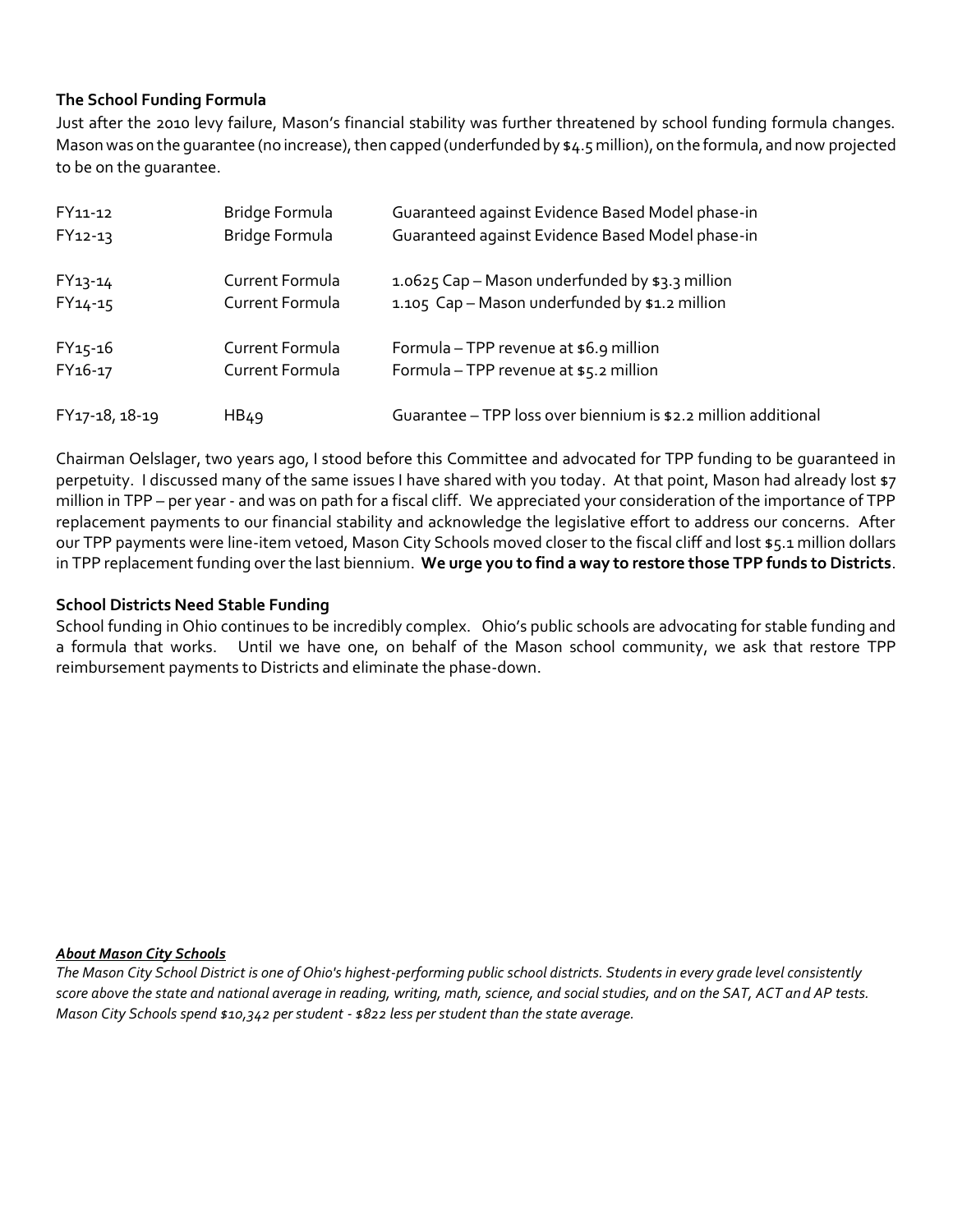

**TWINSBURG CITY SCHOOL DISTRICT 11136 Ravenna Road Twinsburg OH 44087-1022 Phone: 330.486.2000 Fax: 330.425.7216**

**Kathryn M. Powers, Superintendent Belinda McKinney, Director of Human Resources Martin Aho, Treasurer Denise P. Traphagen, Director of Pupil Services Jennifer C. Farthing, Director of Curriculum Chad C. Welker, Business Manager**

Ohio Senate Finance Committee, Sub HB 49 Thursday, June 15, 2017 Kathryn M. Powers Superintendent, Twinsburg City School District

Good afternoon Chairman Oelslager, Vice-Chairperson Manning, Ranking Minority Member Skindell and members of the Committee. I am Kathi Powers the Superintendent with the Twinsburg City School District. Today I represent my school district as well as the Coalition for Fiscal Fairness in Ohio (CFFO). My District is located geographically halfway between Cleveland and Akron in Summit County. The Twinsburg City School District has approximately 4200 students and a staff of nearly 500. The Twinsburg City School District is a culturally and socio-economically diverse school district which provides a rigorous and comprehensive academic experience, balanced with a breadth of extra-curricular and athletic programs. Such a high quality education is nurtured by the valuable partnerships and collaborations fostered with members of our school community to ensure student success and engagement.

According to the HB49 State Foundation Aid Estimates released by the Ohio Senate this week, the Twinsburg City School District is projected to receive \$499,980. more in state aid in FY18 than in FY17 and \$170,872. more aid in FY19 than in FY18 totaling \$670,852. additionally over two years.

Although this may seem like a bit of a windfall, you must recognize that over the next two years, my school district will continue to be negatively impacted by the phase out of the Tangible Personal Property Tax/Commercial Activities tax. In FY17, the Twinsburg City School District received a supplement from the state of \$522,926. because of the lost revenue. However, under current law, this supplement will no longer be available in FY18 and beyond. With consideration of the proposed budget, the Twinsburg City School District will experience a reduction in Tangible Personal Property Tax reimbursement equaling -\$986,452 making the net reduction loss to my school district -\$838,526 when you also consider the loss of the TPP supplement.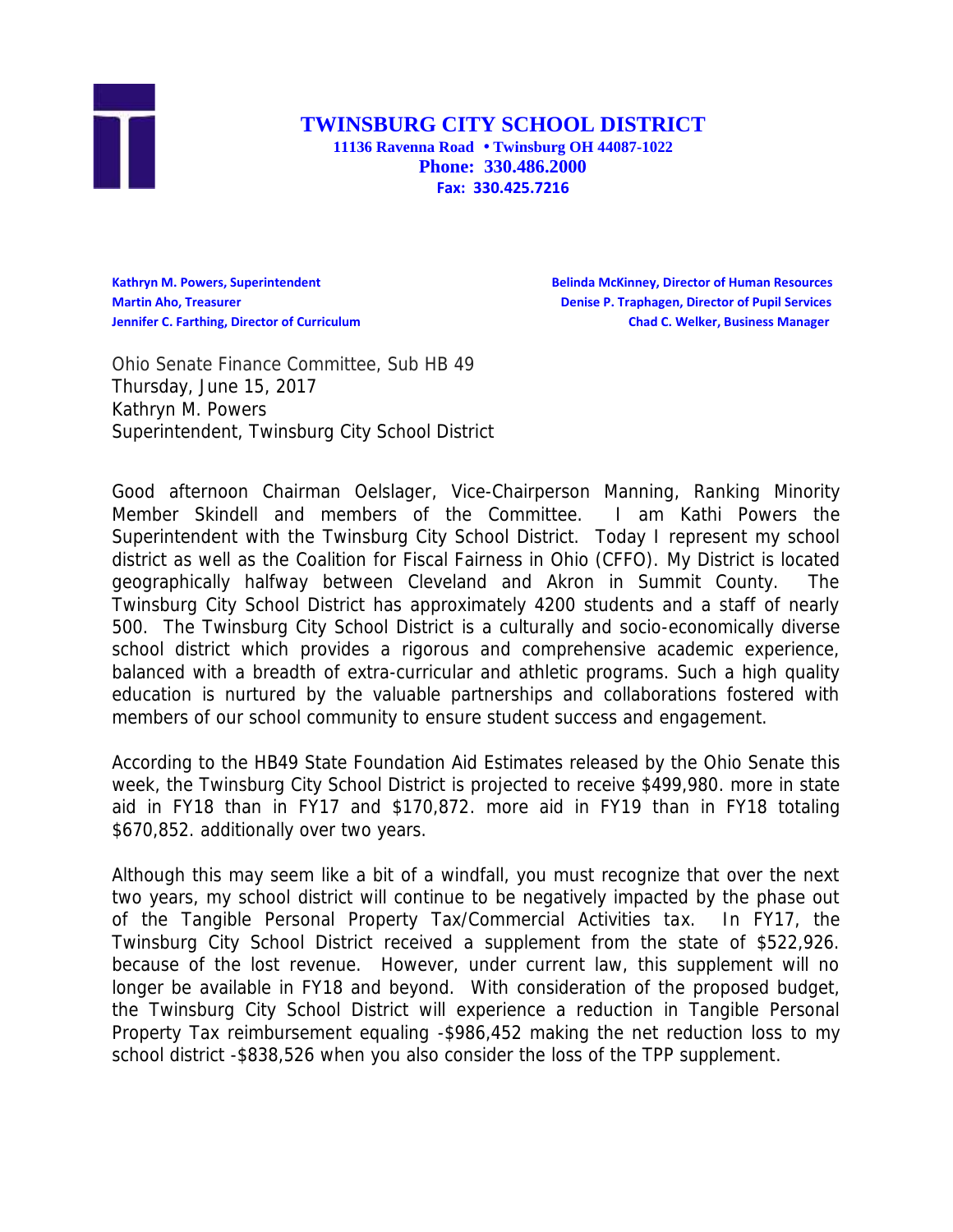Of even more concern is the fact that my school district will lose an additional \$4,632,944. when the remaining Tangible Personal Property Tax/Commercial Activities Tax is phased out. This means that between FY16 and FY25, the Twinsburg City School District will experience the cumulative loss of Tangible Personal Property Tax/Commercial Activities Tax of \$27,226,023.



The Twinsburg City School District has been very concerned about the detrimental impact that the phase out of the state-controlled business tax would have upon our students and our school community. With Tangible Personal Property Tax diminishing with a total financial impact of \$9.8 million reduction in revenue to the General Fund, one of the District's goals was to set a course of action in play to insure a positive cash balance. After months of gathering feedback from members of our three communities, the Operational Change Plan was developed in 2012. Components of the plan included reductions in staff which equaled 45.647 full time equivalents or 57 individuals, implementation of Academic Fees and Pay-to-Participate Fees, along with the implementation of technological strategies which increased the efficiency of District operations. The \$3.2 million Operational Change Plan which included passages of a renewal levy and a new operating levy was developed after careful consideration of our community members' input and with the focus being the continuation of excellent educational programming for students. The Operational Change Plan was initially implemented in the 2012/2013 school year and continues to be in effect today.

Our school district continues to cut expenses and to "live within our means". According to the Cupp Report for FY16, our school district spends \$10,672 per pupil as compared to the state average of \$11,164 or the similar district average of \$10,936. Our year-to year per-pupil expenses only increased a total of \$195 between FY11 and FY15.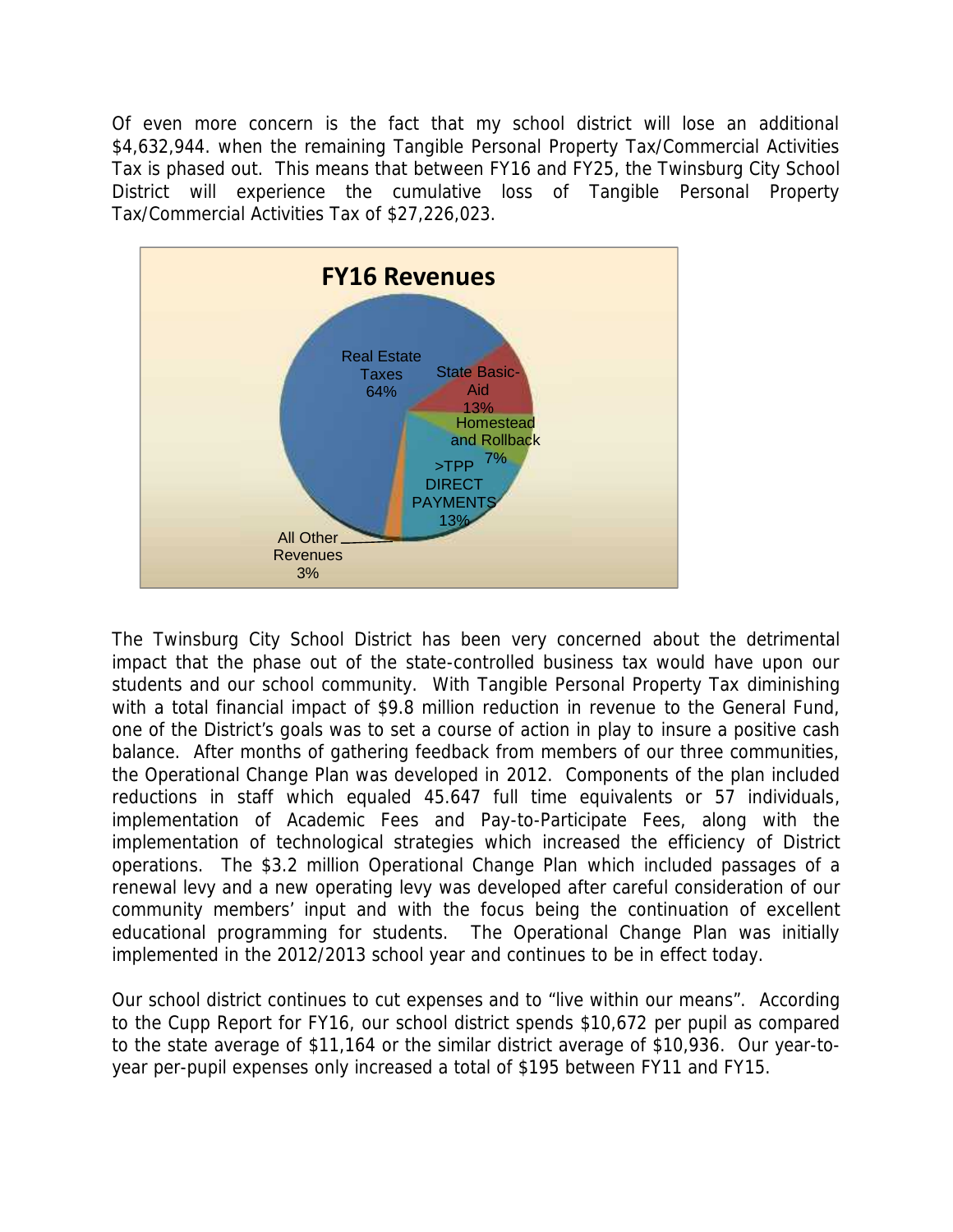

In addition to the Operational Change Plan, the Twinsburg City School District participates in several group purchasing consortiums. Through the Ohio Schools Council the Twinsburg City School District purchases items such as buses, liability insurance, diesel fuel, paper, cleaning supplies, and receives discounts on natural gas and electricity. The District also participates in the Stark County Council of Government. This is a large health care consortium risk sharing pool. Recently our District completed two HB264 Energy Conservation projects. The project at our middle school replaced a boiler and lighting. The project at Twinsburg High School upgraded many parts of the heating and cooling system resulting in the reduction of utility expenditures.

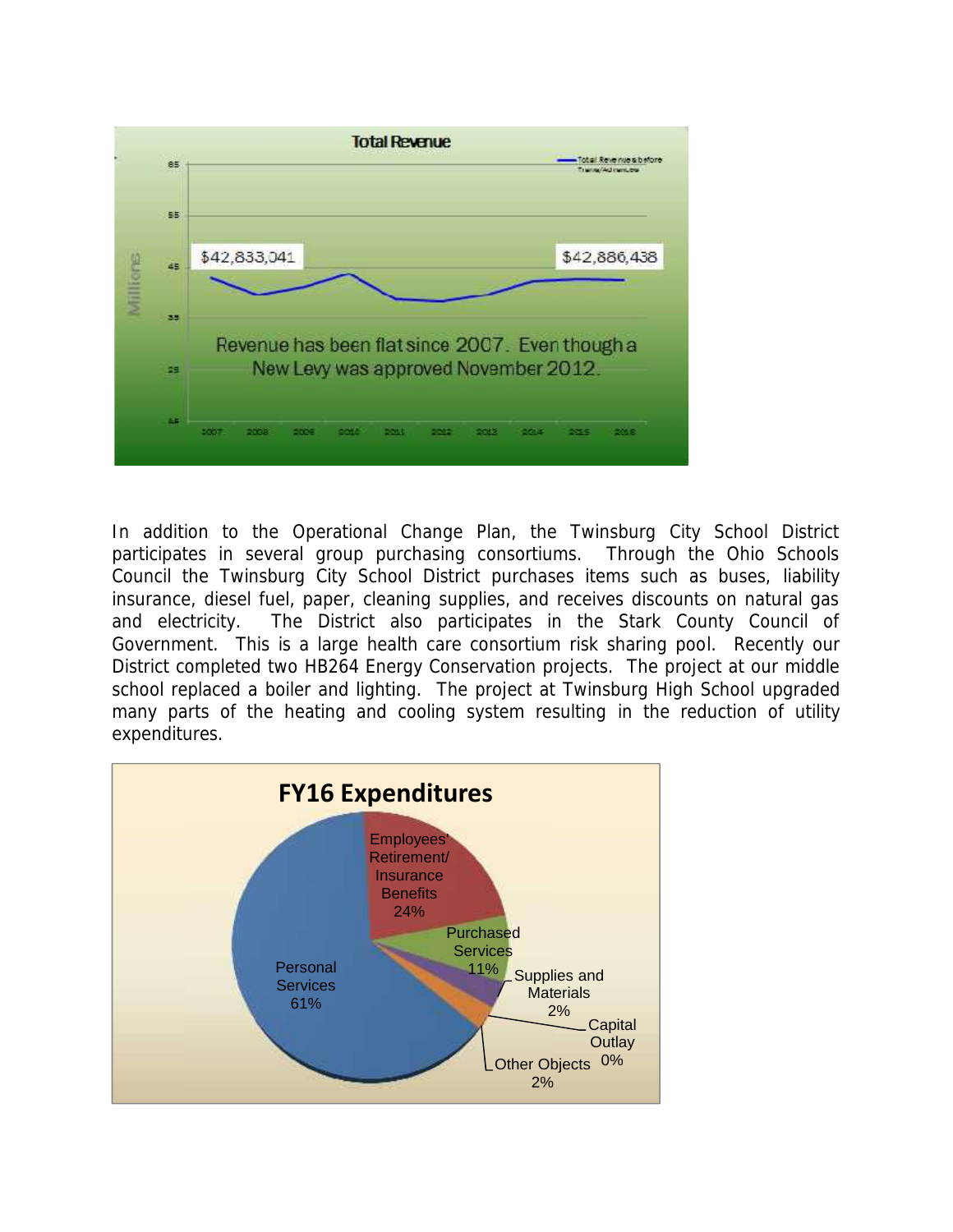Although the District will continue to implement the changes brought forth in the Operational Change Plan during the 2012/2013 school year, doing so will not fully meet the District's goal of a positive cash balance. Therefore, the Twinsburg Board of Education determined that a new 6.9 mill operating levy would be placed on the May 2, 2017 ballot. I am most grateful to the residents of the Twinsburg City School District as they approved the 6.9 mill operating levy last month. Without the passage of the levy and due to the continued phase-out of the Tangible Personal Property Tax reimbursement, the District would have had to meet the financial shortfall with additional reductions in staff and reductions to our programs and services. Passage of this levy places my District on much more sure financial footing, however, it does not resolve our situation. In the next three or four years, my Board of Education will seek the renewal of three operating levies for \$4.6 million, \$4 million and \$5 million respectively. Failure to secure the passage of any one of these three renewal levies will have a hugely detrimental impact on my District. I am very concerned about the continued over-reliance on our local tax dollars and the personal burden we are asking our residents to assume. Currently, the District only receives \$1,280.95 in Foundation Funding per student when our per pupil expenditure is \$10,672. I sincerely appreciate the consideration provided in the Ohio Senate's substitute budget in which the Senate has provided approximately \$8 million in the budget to address the TPP fixed rate by introduced a component that ties a FY18 reduction of TPP to a number of 3.5% of total operating revenues as opposed to the  $5.8<sup>th</sup>$  mill reduction. This language will help slow the phase out of TPP in the future, however it falls short of retaining this critical TPP funding and ultimately, my District will be left with an overreliance upon our local tax dollars and a personal burden upon our residents.

Given the personal scenario I just shared with you regarding the financial landscape in the Twinsburg City School District, I respectfully make the following recommendations:

- In the last biennium budget, the Legislature included language for the 2016/2017 biennium that kept districts like the Twinsburg City School District from having a net decrease in funding from FY15 in the combination of state aid and Tangible Personal Property reimbursements, for which Governor Kasich vetoed in the 2017 provision. Thankfully, the Legislature salvaged a portion of the vetoed language in SB 208. This provision came to be known as the TPP supplemental dollars. I respectfully request that the language be returned to the last budget bill language but with the provision made in permanent law, rather than in temporary law.
- With the aforementioned placed into permanent law, Tangible Personal Property Tax reimbursements would continue to be phased-out, but districts would continue to be held harmless to FY15 as long as state aid is not increasing enough to offset the Tangible Personal Property Tax reductions.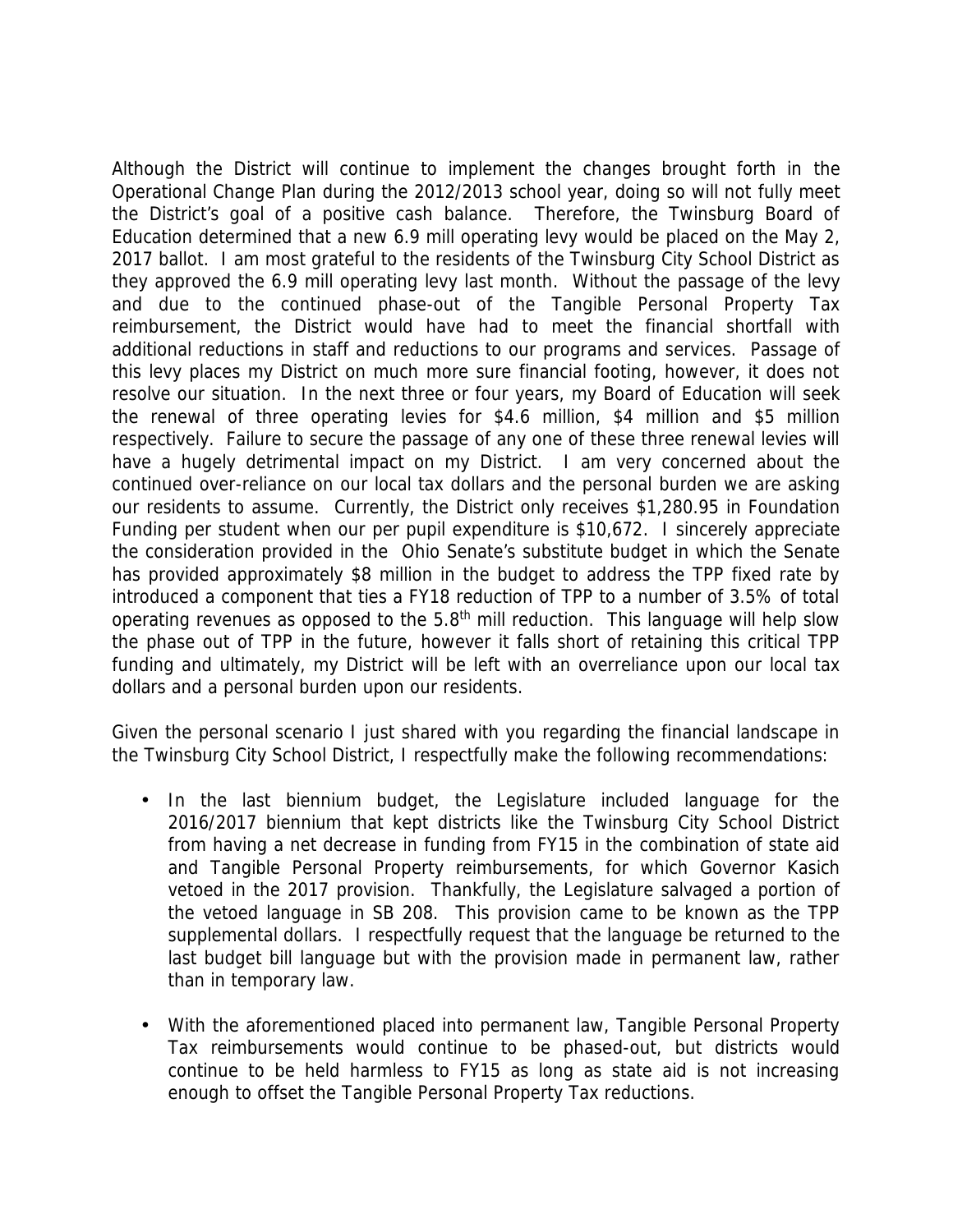- Further, since the Twinsburg City School District is a "capped" school district, I recommend that the budget bill address the situation where a district such as mine has capped state aid but is continuing to receive Tangible Personal Property Tax reimbursements. To further illustrate, the Twinsburg City School District received \$5,258,385.91 in Foundation Funding in FY17 but would have received \$9,261,528.43 if the funding had not been capped by more than \$4 million. By allowing the capped aid to replace Tangible Personal Property Tax reimbursements, the District's Tangible Personal Property Tax reimbursements would be fully phased out, which is a goal of the Legislature, without additional cost to the state and without my school district losing additional funding.
- Finally, with regard to the fair funding amendment proposed by the Ohio House, I support the concept. Public schools must provide the same types of support to our students as chartered non-public schools provide to their students. Therefore, public school districts should receive at least as much per pupil. Recall, public schools are required by law to provide education to all Ohio's youth. Chartered non-public schools are not under any legal requirement to do so. It would seem to me, then, that public school districts should receive as much per pupil as the statewide per pupil amount paid for chartered non-public schools in Auxiliary funds and for administrative cost reimbursement.

I am privileged to be the Superintendent of the Twinsburg City School District. I am very proud of my students, in fact, I like to say I am very Tiger Proud of them as they attain excellence in academics, co-curricular and extracurricular activities, the arts and in community service. As a school district, we continue to foster partnerships with our residents and local businesses as evidenced by the creation of a new workforce development program we are calling "The Academy at Twinsburg High School". Students who participate in the Academy will have opportunities to gain skills in areas related to business & manufacturing, health care & administration and human performance & recreational management by participating in seminars, volunteer opportunities, shadowing experiences and internships at partner area businesses. Likewise, our Board of Education just entered into agreements with four (4) local businesses who through their very generous monetary and value-added sponsorships, will provide the funds to bring enhancements to our facilities including a new scoreboard at Tiger Stadium, a new scoreboard and stats board for the high school gymnasium and new large LCD screens which will provide for simulcasts from our auditorium to the high school commons. Through these types of business partnerships, we are able to enhance our facilities at no cost to our residents. It is through partnerships such as these that our district can continue to "live within its means" while still providing opportunities which prepare our students to meet the demands of college or a career and a successful adulthood.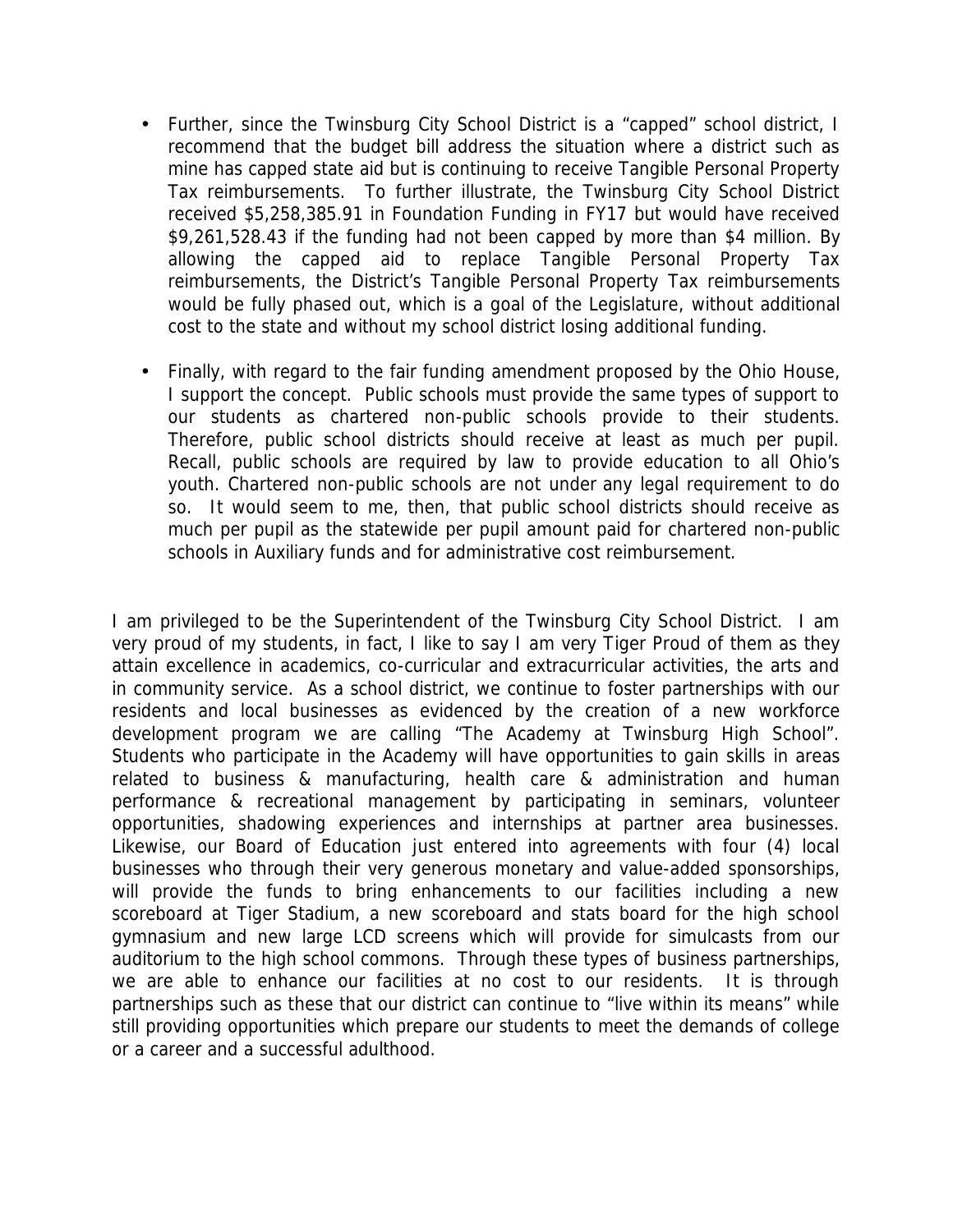Thank you for your attention today and for your commitment to Ohio's students. I am hopeful that you will consider the projected negative impact of the Governor's budget proposal, existing law as well as the reductions in federal funding which my District as well as other school districts in Ohio will experience due to the reductions made to funding public education by President Trump in his budget as you work to address the concerns being raised about our state's biennium budget. I am happy to address any questions you may have at this time.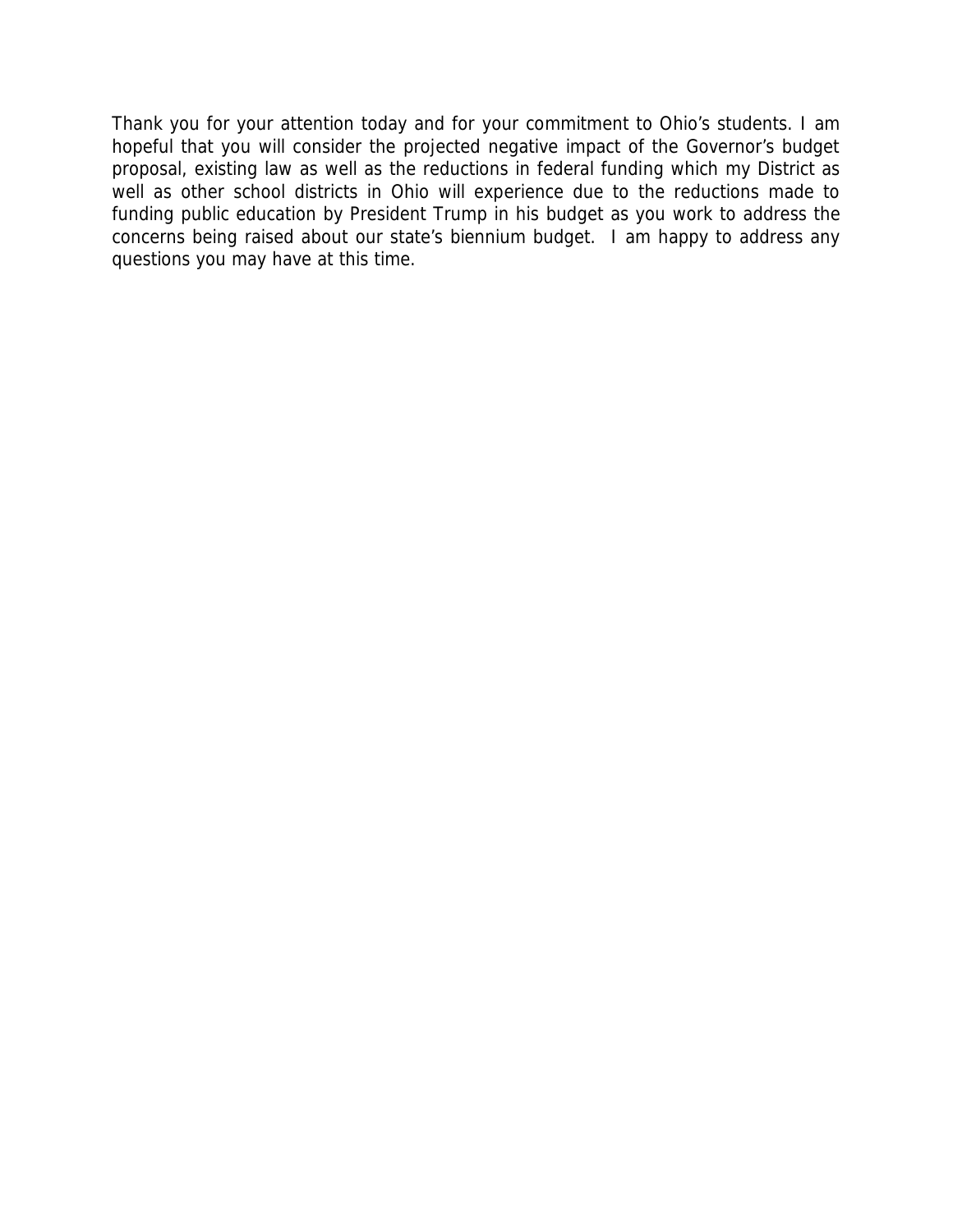### **Lordstown Local Schools**

**Written Testimony**

### **Before the**

# **Ohio Senate Finance Committee**

### **Terry Armstrong, Superintendent Lordstown Local Schools June 15, 2017**

Chairman Oeslager, and Honorable Members of the Senate Finance Committee, good afternoon and thank you for allowing me to address you today. My name is Terry Armstrong and I am Superintendent of Lordstown Local Schools in Trumbull County, Northeast Ohio. I am here to testify on behalf of Lordstown Local Schools today and with my colleagues in the Coalition for Fiscal Fairness of Ohio (CFFO).

I would like to express my grave concern about continuing the planned phase out of Tangible Personal Property tax reimbursements in Ohio. Prior to becoming an educator I worked in the private sector at a large company in Warren, Ohio. I consider myself pro-business and appreciate the fact that the intent of the elimination of the TPP taxes was to improve the business environment in Ohio. From my perspective that was a success. In fact, business growth in Lordstown has greatly helped our school district survive the accumulated millions in TPP reimbursement losses we have already experienced. We work with businesses, the Village of Lordstown and Trumbull County to make our community attractive for business development. Unfortunately, the complete phase out of TPP replacement funds for districts would create financial hardships that would result in budget decisions that will hurt our students.

Prior to the change in state law to eliminate TPP taxes Lordstown Schools received millions of TPP revenue declining to the \$1.6 million dollars in TPP replacement funds in 2015. This \$1.6 million dollars represents over 20% of our entire school district budget. The current law to completely phase out TPP replacement funds from the State of Ohio will be devastating to Lordstown Schools.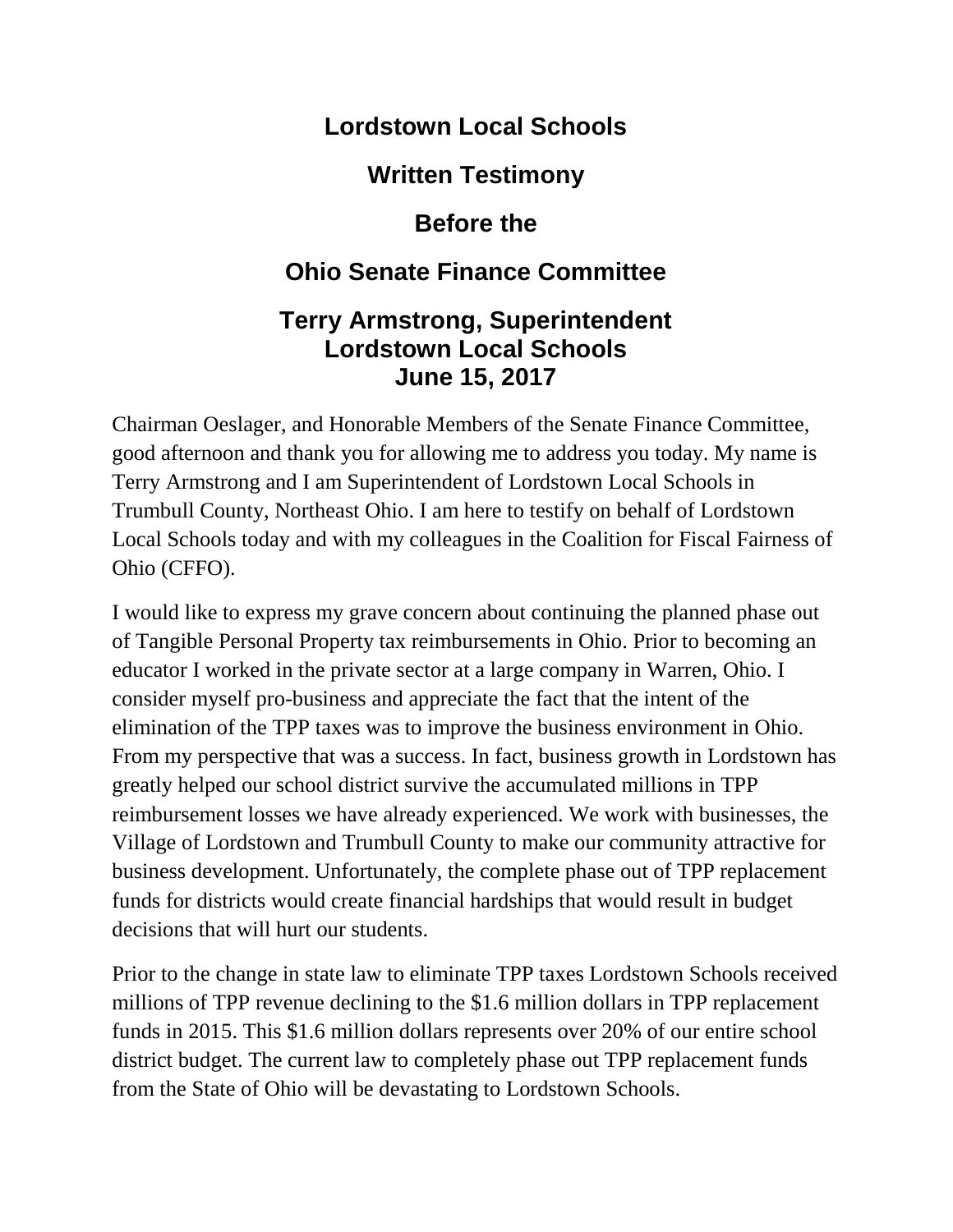Lordstown Schools is also challenged by the inclusion of a gain cap on the funding formula. This year the cap resulted in Lordstown Schools losing nearly \$800,000.00. To make matters even more challenging for our district we currently have a State Share index of 31% resulting in a very low per pupil funding.

The challenges the loss of the TPP replacement revenue will present our school is mirrored by what many in our community are facing. Earlier this year General Motors Lordstown announced they were cutting the third shift which resulted in layoffs over 1,000 workers. More recently it was announced additional cuts in staff would be coming. While we are taking measures to help those families such as elimination of pay to participate for athletics, waiving classroom fees for school families and establishing a clothing and food pantry on-site it would be unthinkable to ask that they approve a property tax increase to make up the phased out TPP replacement funds or pick up the cost of fixed- sum portion of our TPP replacement funds.

Our staff has worked to continue creating a strong learning environment and positive culture for our students and school families despite these challenges. Our personnel expenses are below what they were a decade ago. Our staff worked with the district to join a healthcare consortium that represents a cost savings for our district budget, our district shares services with multiple districts as well as the Trumbull County Educational Service Center; and while our Lordstown-based student population has had a small decline we have made up for this by growing our open enrollment which now represents nearly 20% of our student body. The revenue from open enrollment has also helped our district survive the cuts in TPP reimbursements we have already experienced.

Though our school has financial challenges it is a special place. I have had the pleasure of teaching here, serving as Principal and am truly blessed to be Lordstown Schools Superintendent. We have great kids, a wonderful staff and supportive families and community. We are what I believe the State of Ohio wants schools to be.

Mr. Chairman and members of the committee, thank you for your time today and the opportunity to explain how this issue effects Lordstown Schools, its students, staff, community and school families. I am happy to address any questions you